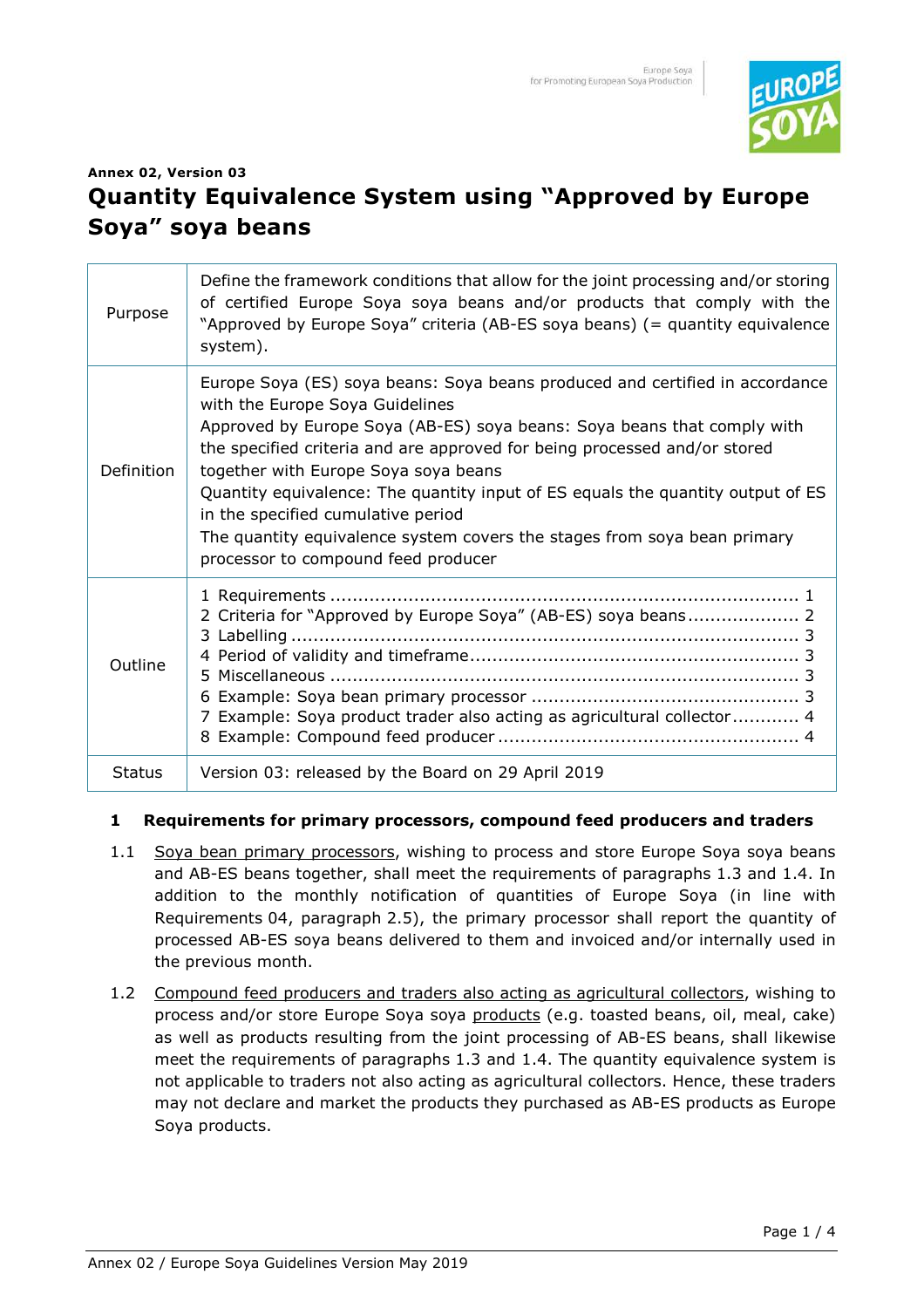

- 1.3 Primary processors, compound feed producers and traders also acting as agricultural collectors shall conclude a written Europe Soya contract with Donau Soja Organisation that allows for the joint processing and storing of products. Operations which have already concluded a Europe Soya contract with Donau Soja Organisation shall submit a written application to Donau Soja Organisation to use the quantity equivalence system.
- 1.4 Primary processors, compound feed producers and traders also acting as agricultural collectors shall become members of Donau Soja Association.

## **2 Criteria for "Approved by Europe Soya" (AB-ES) soya beans for soya bean primary processors**

- 2.1 AB-ES beans shall comply with the following criteria:
	- **Non-GM:** AB-ES beans shall comply with the "non-GM" requirement (in accordance with Requirements 04 of the Europe Soya Guidelines); compliance with this requirement shall be verified through rapid GM tests (strip tests) and PCR tests;
	- **Origin:** AB-ES beans shall originate, according to the shipping documents (e.g. delivery note), from the Europe Soya region as specified in the Europe Soya Guidelines;
	- **Isotopic analysis:** One representative sample for every 5,000 tonnes of soya beans shall be taken. The samples shall be sent to the laboratory of Imprint Analytics GmbH for isotopic analysis for comparison with the Donau Soja isotope database. The analyses results shall be available at the company's premises. An application for reduced frequency of analyses may be made to Donau Soja Organisation provided that a system of quality assurance and traceability up to and including the farmer has been established. In this case, the following minimum frequency of analyses shall apply: 1 analysis for 5,000 tonnes, 5 analyses for 50,000 tonnes, 7 analyses for 100,000 tonnes, 10 analyses for > 100,000 tonnes per year;
	- **Traceability:** The primary processor shall be obliged to arrange with their suppliers of AB-ES beans that Donau Soja Organisation is allowed to verify the products one step back in the value chain in accordance with Regulation (EC) No. 178/2002<sup>1</sup>.
- 2.2 AB-ES beans from risk level 3 countries (e.g. BLR, MDA, UKR) shall comply with the following additional criteria:
	- The soya beans shall be marketable within the EU by not exceeding the maximum residue levels of pesticides permitted in the EU; this marketability shall be verified by representative multi-residue analyses of pesticides including glyphosate (GC-MS/MS, LC-MS/MS ESI+, LC-MS/MS ESI-) for each lot delivered accordingly (mixed samples are permitted as long as they do not exceed 10 individual deliveries per farmer).
- 2.3 Upon application, existing quality assurance systems or similar standards may be recognised by Donau Soja Organisation.

l

<sup>&</sup>lt;sup>1</sup> Link to the Regulation (EC) No. 178/2002 of the European Parliament and of the Council of 28 January 2002: http://eurlex.europa.eu/legal-content/EN/TXT/?uri=CELEX:32002R0178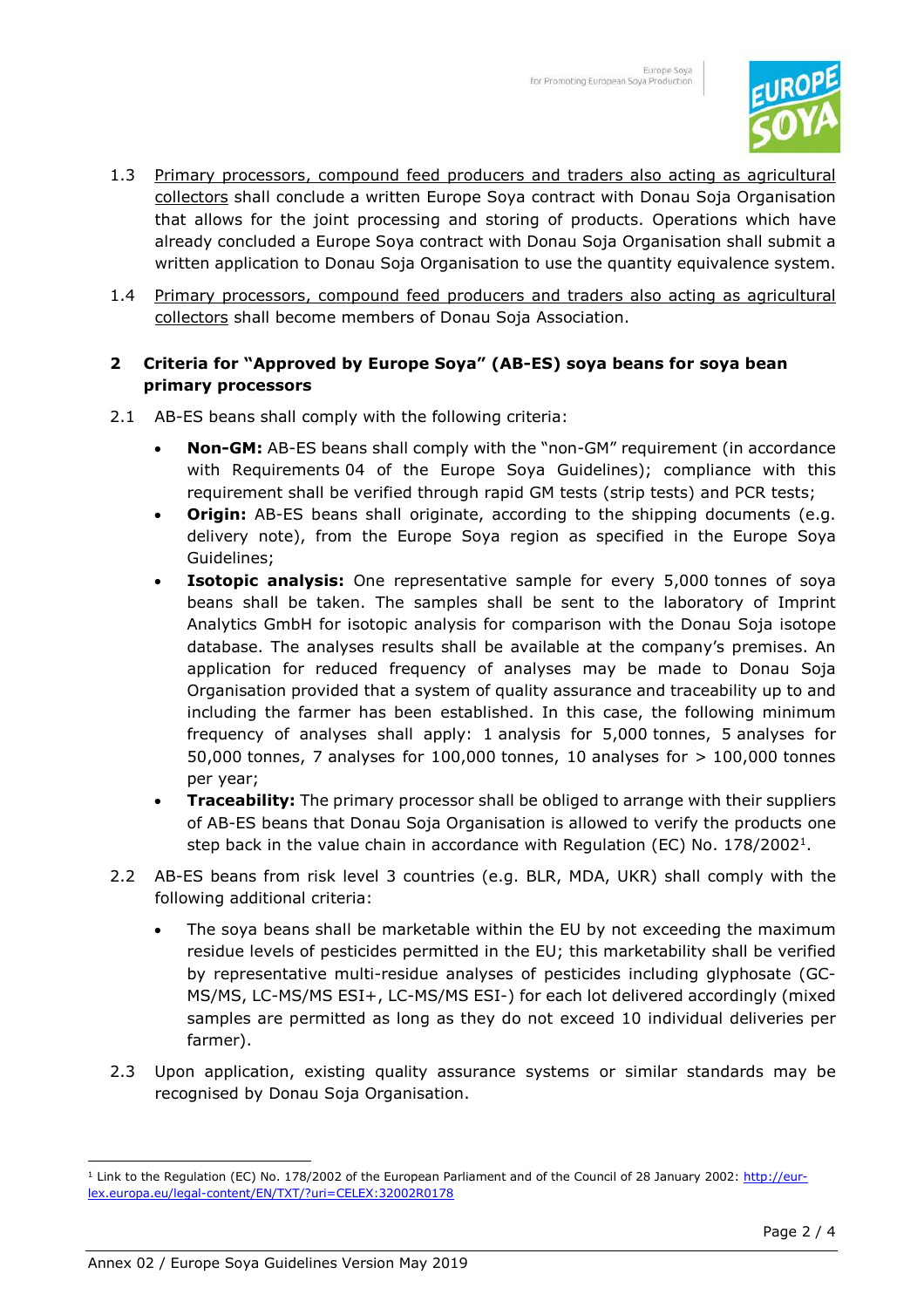

## **3 Labelling**

3.1 AB-ES products are allowed for the purpose of joint processing, mixing and trading and shall be correctly labelled as "Approved by Europe Soya" or "AB-ES" (e.g. "Soya Bean Meal Approved by Europe Soya" or "Soya Bean Meal AB-ES".

#### **4 Period of validity and timeframe**

- 4.1 The timeframe for the quantity equivalence system using "Approved by Europe Soya" soya beans shall be limited to the period from the 2017 harvest to the 2022 harvest.
- 4.2 The cumulative period for calculating the required quantity equivalence shall be 6 months (from January to June as well as from July to December); in the first period, it shall be allowed to calculate from September 2017 to June 2018.

#### **5 Miscellaneous**

5.1 Donau Soja beans automatically meet the criteria applicable to Europe Soya soya beans. The possibilities of processing Donau Soja soya beans together with AB-ES beans are applicable to the production of "Europe Soya" as well as of products produced with or from Europe Soya or products labelled as "Fed with Europe Soya".

#### **6 Example: Soya bean primary processor**

When e.g. processing 5,000 tonnes of Europe Soya/Donau Soja soya beans and 3,000 tonnes of AB-ES beans, this may result in 6,400 tonnes of soya bean meal (assuming a processing factor, from soya beans to soya bean meal, of 0.8). However, only the proportional Europe Soya soya bean meal of 4,000 tonnes may be marketed under the designation and/or logo of "Europe Soya".



\* unprocessed beans multiplied by a factor of 0.8